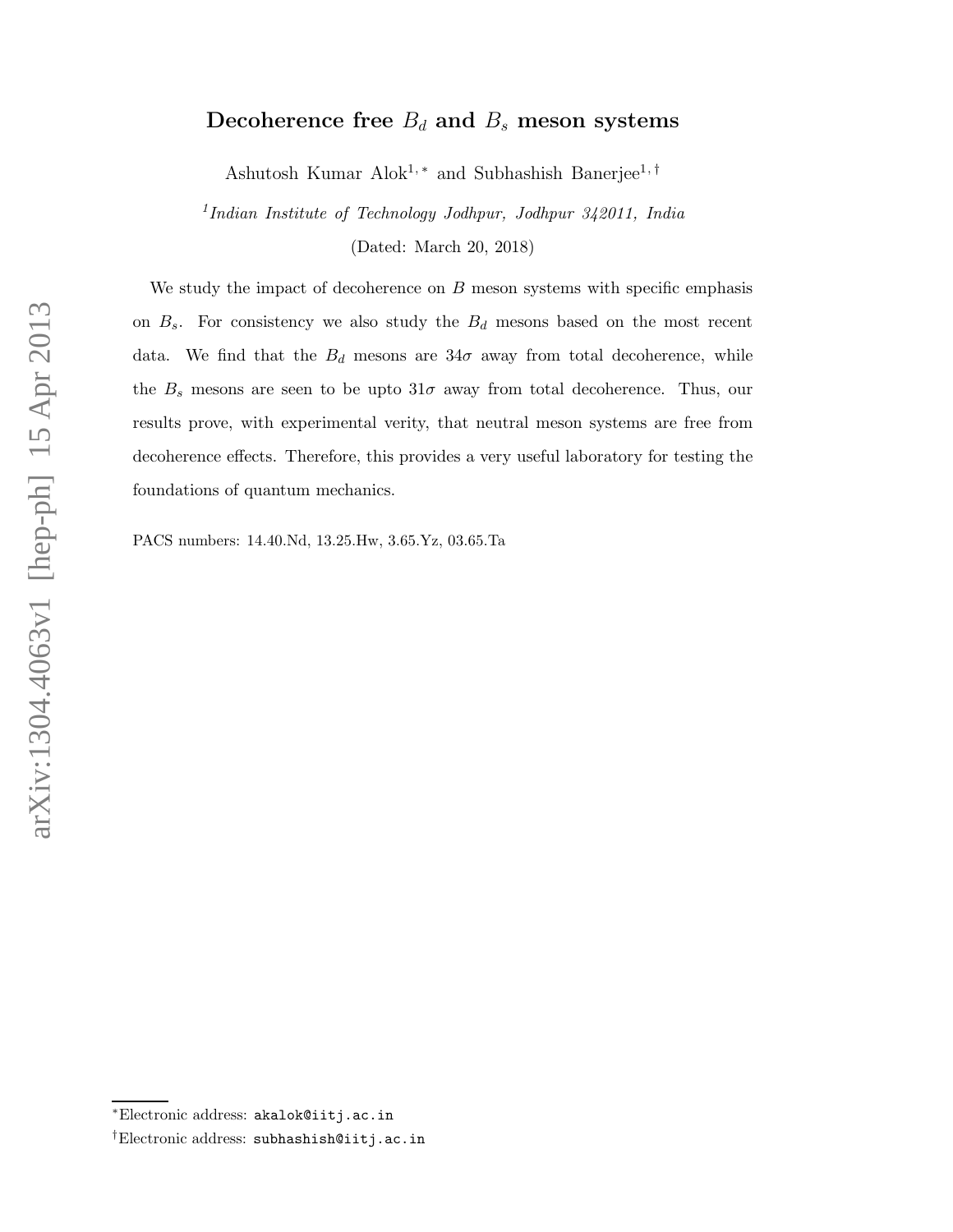### I. INTRODUCTION

Any system that evolves is affected by its surroundings which could be considered to be its environment. When the effect of the environment is taken into account for the dynamics of the system of interest, one is lead naturally to phenomenon such as decoherence. This is an open system way of treating these issues, making the evolution of the quantum system of interest to be non unitary in general. Such ideas have been fruitfully used in studies in quantum optics [1, 2], quantum information [3] and condensed matter physics [4]. Hence, it is a natural question to pose whether the  $K$  and  $B$  mesons produced at the  $K$  and  $B$  factories, and which serve as a rich laboratory for probing physics of and beyond the standard model, are affected by such open systems effects such as decoherence or not.

The foundations of quantum mechanics are usually studied in optical or electronic systems. Here the detection efficiency is much lower than that of the corresponding detectors at the high energy frontier experiments such as the Large Hadron Collider (LHC). Therefore, it will be interesting to test the foundations of quantum mechanics in unstable massive systems at high energies over a macroscopic scale ( $\sim 10^{-3}$  cm), as provided by, for e.g., the B factories. Thus these systems will provide an alternative platform for testing foundations of quantum mechanics.

In this context there have been many attempts to connect foundational aspects such as decoherence and quantum coherence over macroscopic distances in these meson systems [5–13]. Here our motivation is to study the impact of decoherence on B meson systems with specific emphasis on  $B_s$  mesons where a lot of accurate data is recently coming from LHC. For consistency we also study the  $B_d$  mesons based on the most recent data. We find that these systems are remarkably coherent, i.e., free from the effect of decoherence. This makes them pristine objects for the study of foundations of quantum mechanics. We also find this view to be corroborated in the K meson systems  $[9-12]$ . This thus provides a remarkable scenario where unitary quantum evolution is supported in real time dynamics.

The paper is organized as follows: In Sec. II we discuss the methodology for determining the decoherence in neutral B meson systems. In Sec. III, we present the results obtained for the decoherence parameter in  $B_d$  and  $B_s$  mesons. Finally in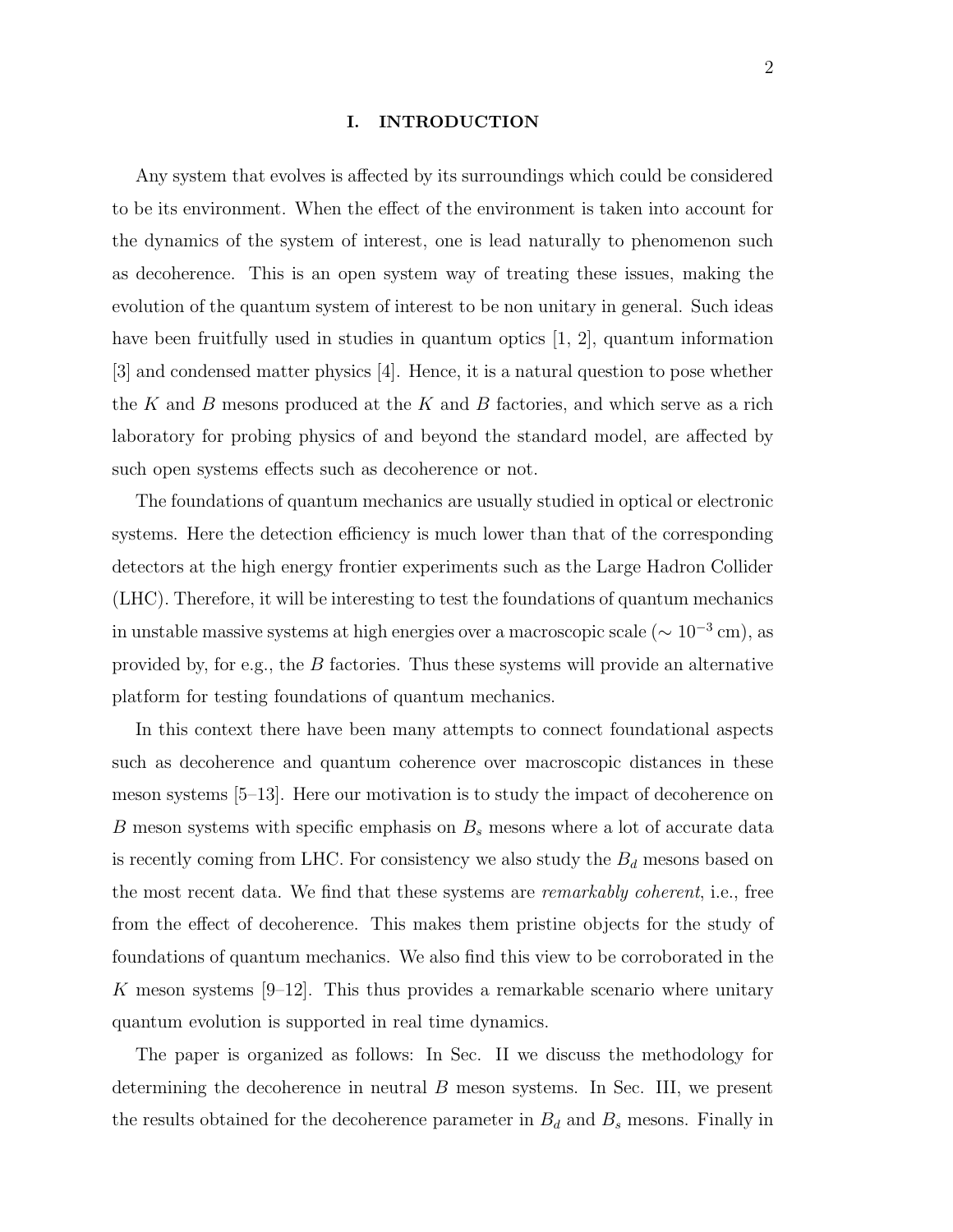Sec. IV, we present our conclusions.

# II. THE QUANTUM MECHANICS OF NEUTRAL B MESONS

Here we study the quantum mechanics of neutral self-conjugate pairs of B mesons. There are two such systems:  $B_d(\overline{B}_d)$  and  $B_s(\overline{B}_s)$  mesons. In these B mesons there are two flavor eigenstates, which have definite quark content and are useful for understanding particle production and decay processes. Also, there are mass eigenstates pertaining to states with definite mass and lifetime.

In these systems, the mass eigenstates  $B_L$  and  $B_H$  (L and H indicate the light and heavy states, respectively) are admixtures of the flavor eigenstates  $B_q$  and  $B_q$  $(q = d, s)$ :

$$
|B_L\rangle = p |B_q\rangle + q |\overline{B}_q\rangle ,|B_H\rangle = p |B_q\rangle - q |\overline{B}_q\rangle ,
$$
 (1)

with  $|p|^2 + |q|^2 = 1$ . As a result, the initial flavor eigenstates oscillate into one another according to the evolution equation

$$
i\frac{d}{dt}\left(\frac{|B_q(t)\rangle}{|\overline{B}_q(t)\rangle}\right) = \left(M^q - i\frac{\Gamma^q}{2}\right)\left(\frac{|B_q(t)\rangle}{|\overline{B}_q(t)\rangle}\right) ,\qquad (2)
$$

where  $M = M^{\dagger}$  and  $\Gamma = \Gamma^{\dagger}$  correspond respectively to the dispersive and absorptive parts of the mass matrix. The off-diagonal elements,  $M_{12}^q = M_{21}^{q*}$  and  $\Gamma_{12}^q = \Gamma_{21}^{q*}$ , are generated by  $B_q$ - $\overline{B}_q$  mixing. We define

$$
\Gamma_q \equiv \frac{\Gamma_H + \Gamma_L}{2}, \quad \Delta M_q \equiv M_H - M_L, \quad \Delta \Gamma_q \equiv \Gamma_L - \Gamma_H . \tag{3}
$$

Thus the mass difference  $\Delta M_q$  is positive by definition. The ratio  $q/p$  is given by

$$
\frac{q}{p} = \frac{\Delta M_q - \frac{i}{2}\Delta\Gamma_q}{2(M_{12}^q - \frac{i}{2}\Gamma_{12}^q)} = \frac{2(M_{12}^{q*} - \frac{i}{2}\Gamma_{12}^{q*})}{\Delta M_q - \frac{i}{2}\Delta\Gamma_q}.
$$
\n(4)

The wavefunction of a  $B_q \overline{B}_q$  pair is in the entangled state

$$
|\Psi\rangle = \frac{1}{\sqrt{2}} (|B_q\rangle \otimes |\overline{B}_q\rangle - |\overline{B}_q\rangle \otimes |B_q\rangle). \tag{5}
$$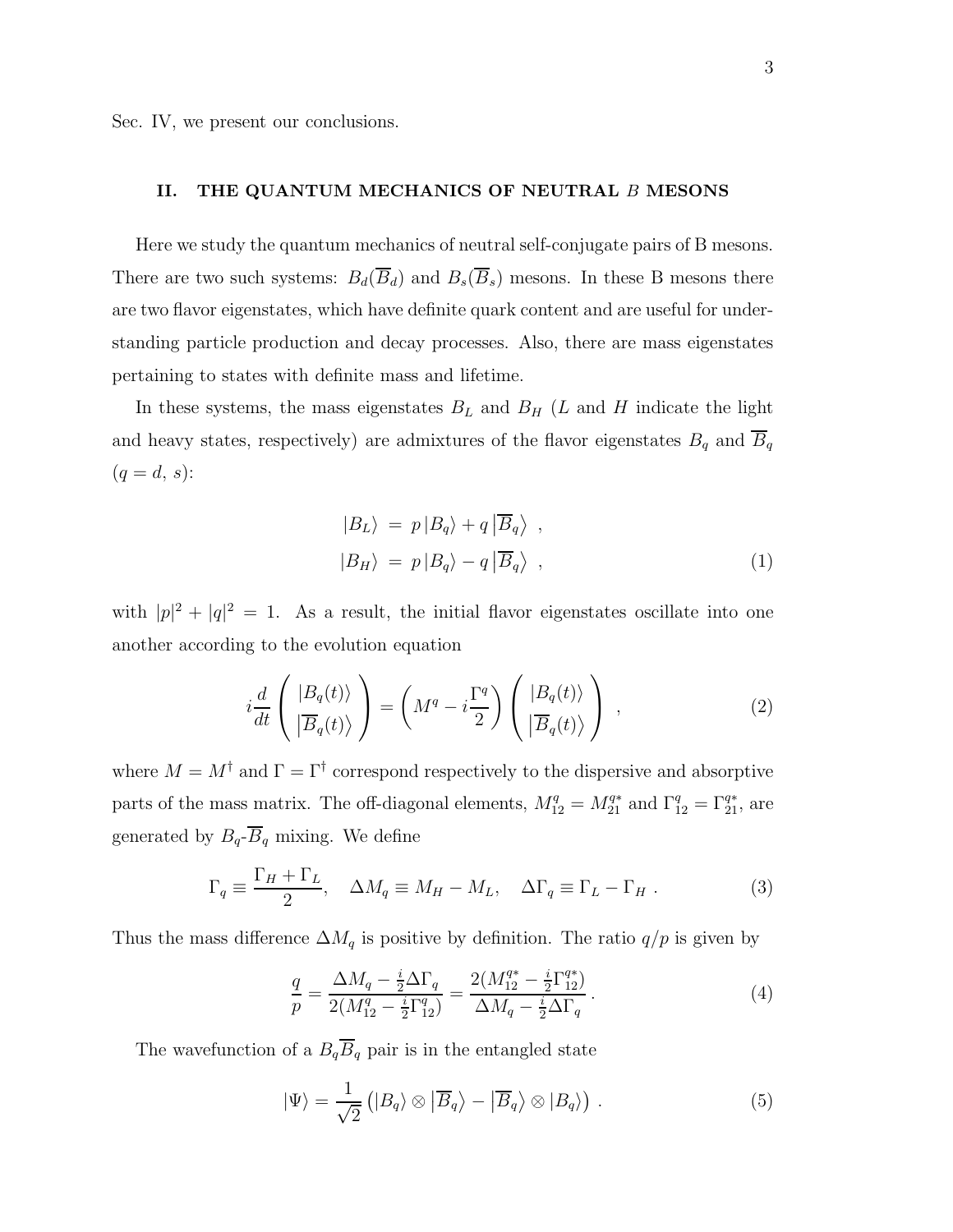The time evolution of Eq. (5) can be shown to be

$$
|B_q(t)\rangle = g_+(t) |B_q\rangle + \frac{q}{p} g_-(t) | \overline{B}_q\rangle ,
$$
  

$$
|\overline{B}_q(t)\rangle = \frac{p}{q} g_-(t) |B_q\rangle + g_+(t) | \overline{B}_q\rangle ,
$$
 (6)

where

$$
g_{+}(t) = e^{-iM_qt}e^{-\Gamma_qt/2}\cos(\Delta M_qt/2) ,
$$
  
\n
$$
g_{-}(t) = i e^{-iM_qt}e^{-\Gamma_qt/2}\sin(\Delta M_qt/2) ,
$$
\n(7)

and  $M_q = (M_H + M_L)/2$ .

A fruitful approach used to study the effect of decoherence on the evolution of the B system, as introduced in [6] for the  $B_d$  mesons, is the modification of the interference term of the expression denoting the decay of the meson state  $|\Psi\rangle$  into its final products  $f_1$  and  $f_2$ , see Eq. (12), by a parameter  $1 - \zeta$ . Here  $\zeta$  comes from the phenomenological modelling of the process of decoherence (which originates from the effect of the environment on the evolution of the  $B$  system) and takes possible values from 0 to 1, where 0 corresponds to complete coherence and 1 to complete decoherence. This phenomenological prescription of the range of  $\zeta$  comes from the understanding that decoherence is a form of noise inherent to the systems evolution. Thus  $\zeta = 0$  and 1 would correspond to zero and maximal noise, respectively.

From the probability of the decay of the meson state into its final products [14, 15], it can be shown that the ratio of the like-sign to opposite-sign dilepton events in  $B_q \overline{B}_q$  decay is [6]

$$
R_{q} \equiv \frac{N_{++} + N_{--}}{N_{+-} + N_{-+}} = \frac{1}{2} \left( \left| \frac{p}{q} \right|^{2} + \left| \frac{q}{p} \right|^{2} \right) \frac{x_{q}^{2} + y_{q}^{2} + \zeta_{q} \left[ y_{q}^{2} \frac{1 + x_{q}^{2}}{1 - y_{q}^{2}} + x_{q}^{2} \frac{1 - y_{q}^{2}}{1 + x_{q}^{2}} \right]}{2 + x_{q}^{2} - y_{q}^{2} + \zeta_{q} \left[ y_{q}^{2} \frac{1 + x_{q}^{2}}{1 - y_{q}^{2}} - x_{q}^{2} \frac{1 - y_{q}^{2}}{1 + x_{q}^{2}} \right]},
$$
(8)

where

$$
x_q = \frac{\Delta M_q}{\Gamma_q} \quad \text{and} \quad y_q = \frac{\Delta \Gamma_q}{2\Gamma_q}.\tag{9}
$$

The parameter  $R_q$  can be written as

$$
R_q = \frac{\chi_q}{1 - \chi_q},\tag{10}
$$

where

$$
\chi_q = \frac{x_q^2 + y_q^2}{2(1 + x_q^2)}.
$$
\n(11)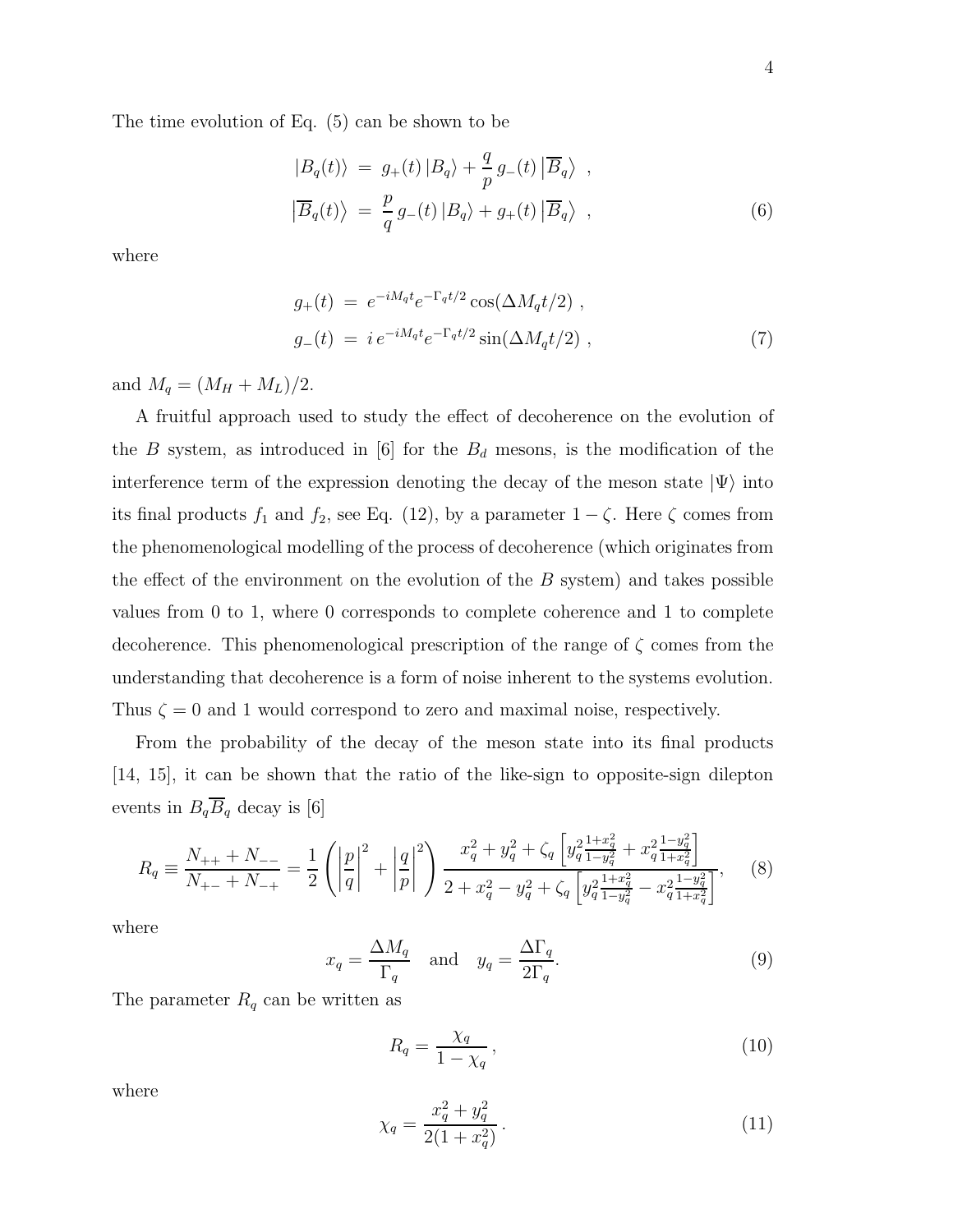| $x_d=0.770\pm0.008$ | $x_s = 26.49 \pm 0.29$                                            |
|---------------------|-------------------------------------------------------------------|
| $y_d = 0.0$         | $y_s = 0.088 \pm 0.014$ [16, 17]                                  |
|                     | $\chi_d = 0.1862 \pm 0.0023 \vert \chi_s = 0.499292 \pm 0.000016$ |

TABLE I: Inputs that we use in order to obtain the decoherence parameter  $\zeta_q$ . When not explicitly stated, we take the inputs from Particle Data Group [18].

The semileptonic dilepton charge asymmetry is

$$
A_{sl}^q \equiv \frac{N\left(\bar{B}_q(t) \to l^+\nu_l X\right) - N\left(B_q(t) \to l^-\bar{\nu}_l X\right)}{N\left(\bar{B}_q(t) \to l^+\nu_l X\right) + N\left(B_q(t) \to l^-\bar{\nu}_l X\right)} = \frac{|\frac{p}{q}|^2 - |\frac{q}{p}|^2}{|\frac{p}{q}|^2 + |\frac{q}{p}|^2}.\tag{12}
$$

Using Eqs.  $(8)$  and  $(12)$ , we have

$$
\zeta_q = \frac{R_q \left(2 + x_q^2 - y_q^2\right) - \alpha_q \left(x_q^2 + y_q^2\right)}{\left(\alpha_q - R_q\right) \left(y_q^2 \frac{1 + x_q^2}{1 - y_q^2}\right) + \left(\alpha_q + R_q\right) \left(\frac{x_q^2 \left(1 - y_q^2\right)}{1 + x_q^2}\right)},\tag{13}
$$

where

$$
\alpha_q = \frac{1}{\sqrt{1 - (A_{sl}^q)^2}}.
$$
\n(14)

The effect of decoherence on the  $B_d$  system evolution was studied in Ref. [6] in the flavour basis and in Ref. [7] in the mass basis. In Ref. [8], it was shown that the effect of decoherence is expected to be stronger in the flavor basis. In our nalysis we have made use of the flavour basis because if it turns out that the effect of decoherence in this basis is negligible then that understanding tends to the other basis as well.

#### III. RESULTS

In this section we present our results for the decoherence parameter  $\zeta_q$ , Eq. (13), for  $B_d$  and  $B_s$  mesons. The input parameters are given in Table I.

## A. Decoherence parameter  $\zeta_d$  for  $B_d$  system

The values of  $\zeta_d$  for various experimental values of semileptonic dilepton charge asymmetry  $A_{sl}^d$  are presented in Table II. The value of  $A_{sl}^d$  in the first row of Table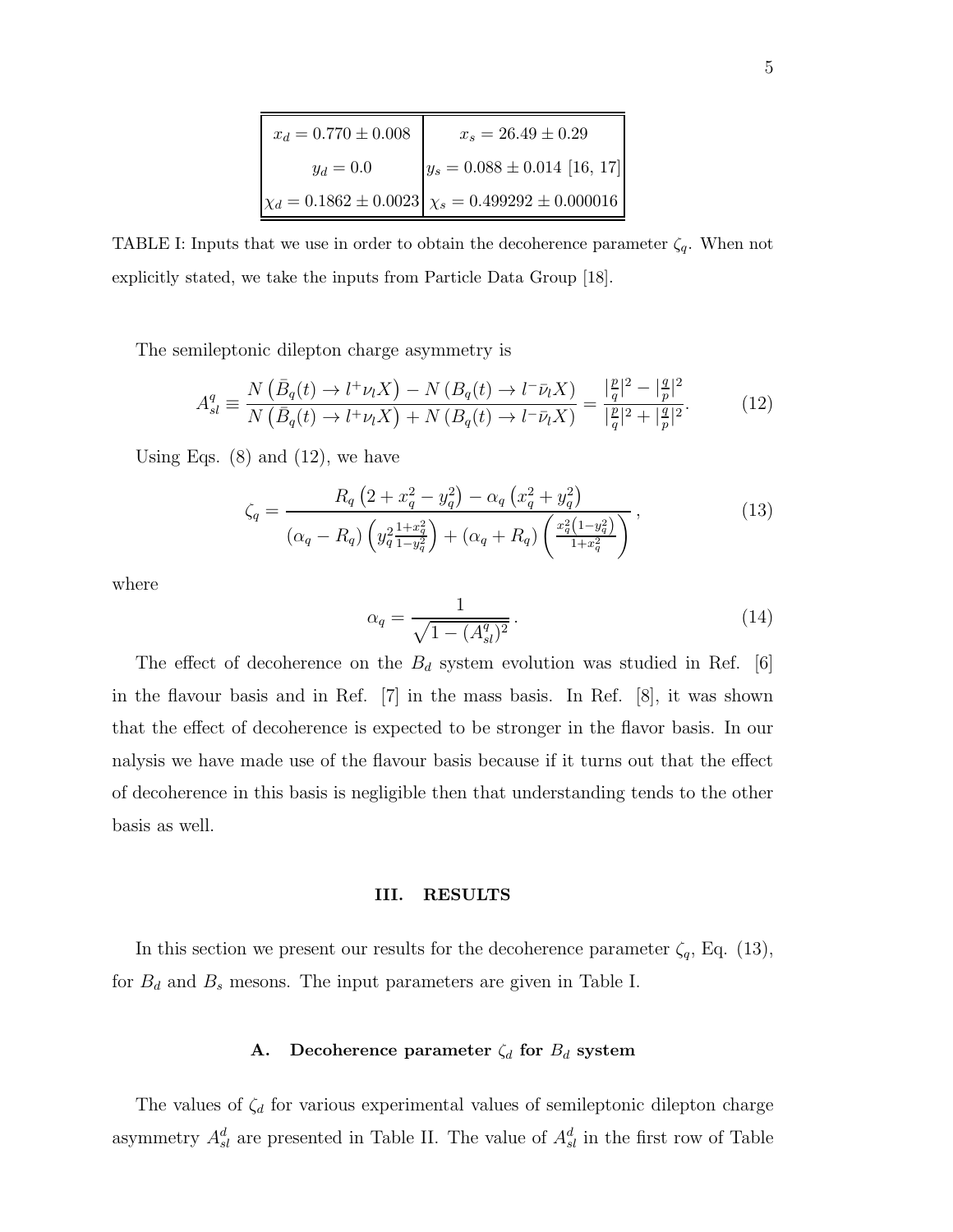| $A_{\mathcal{A}}^d$                   | Ċл |
|---------------------------------------|----|
| $0.0002 \pm 0.0031$ $0.001 \pm 0.029$ |    |
| $0.0023 \pm 0.0026$ $0.001 \pm 0.029$ |    |
| $0.0016 \pm 0.0023$ $0.001 \pm 0.029$ |    |

TABLE II: Decoherence parameter  $\zeta_d$  for  $B_d$  meson system for different values of semileptonic dilepton charge asymmetry  $A_{sl}^d$ .

II is an average of all measurements performed at B factories [19]. Adding the DØ measurement obtained with reconstructed  $B_d$  decays [20] to  $A_{sl}^d$  given in the first row, yields the value given in second row. The latest dimuon DØ analysis separates the  $B_d$  and  $B_s$  contributions by exploiting their dependence on the muon impact parameter cut [21]. The value of  $A_{sl}^d$  given in third row is obtained by combining this latest result obtained by DØ with the average  $A_{sl}^d$  given in the second row [19].

It is obvious from Table II that for all values of  $A_{sl}^d$ ,  $\zeta_d$  is  $34\sigma$  away from total decoherence. This is an improvement over the estimate made in [6, 24]. Thus we see that the  $B_d$  meson system is free from decoherence.

### B. Decoherence parameter  $\zeta_s$  for  $B_s$  system

Here we present our results, pertaining to the effect of decoherence on  $B<sub>s</sub>$  systems for the first time. The values of  $\zeta_s$  for various experimental values of semileptonic dilepton charge asymmetry  $A_{sl}^s$  are presented in Table III.

The values of  $A_{sl}^s$  in the first and second row of Table III are obtained by DØ [22] and LHCb [23] collaborations, respectively, by measuring the time-integrated charge asymmetry of untagged  $B_s \to D_s \mu X$  decays. The value of  $A_{sl}^s$  obtained by LHCb is the most precise value to date. The value of  $A_{sl}^s$  in the third row is obtained from CDF, DØ and LHCb analysis [19].

It is obvious from Table III that depending upon the value of  $A_{sl}^s$ ,  $\zeta_s$  is  $24\sigma$  to  $31\sigma$  away from total decoherence. For the most precise data, obtained from LHCb [23], the deviation from total decoherence is seen to be  $31\sigma$ . Thus we see that like the  $B_d$  meson system,  $B_s$  is also free from decoherence.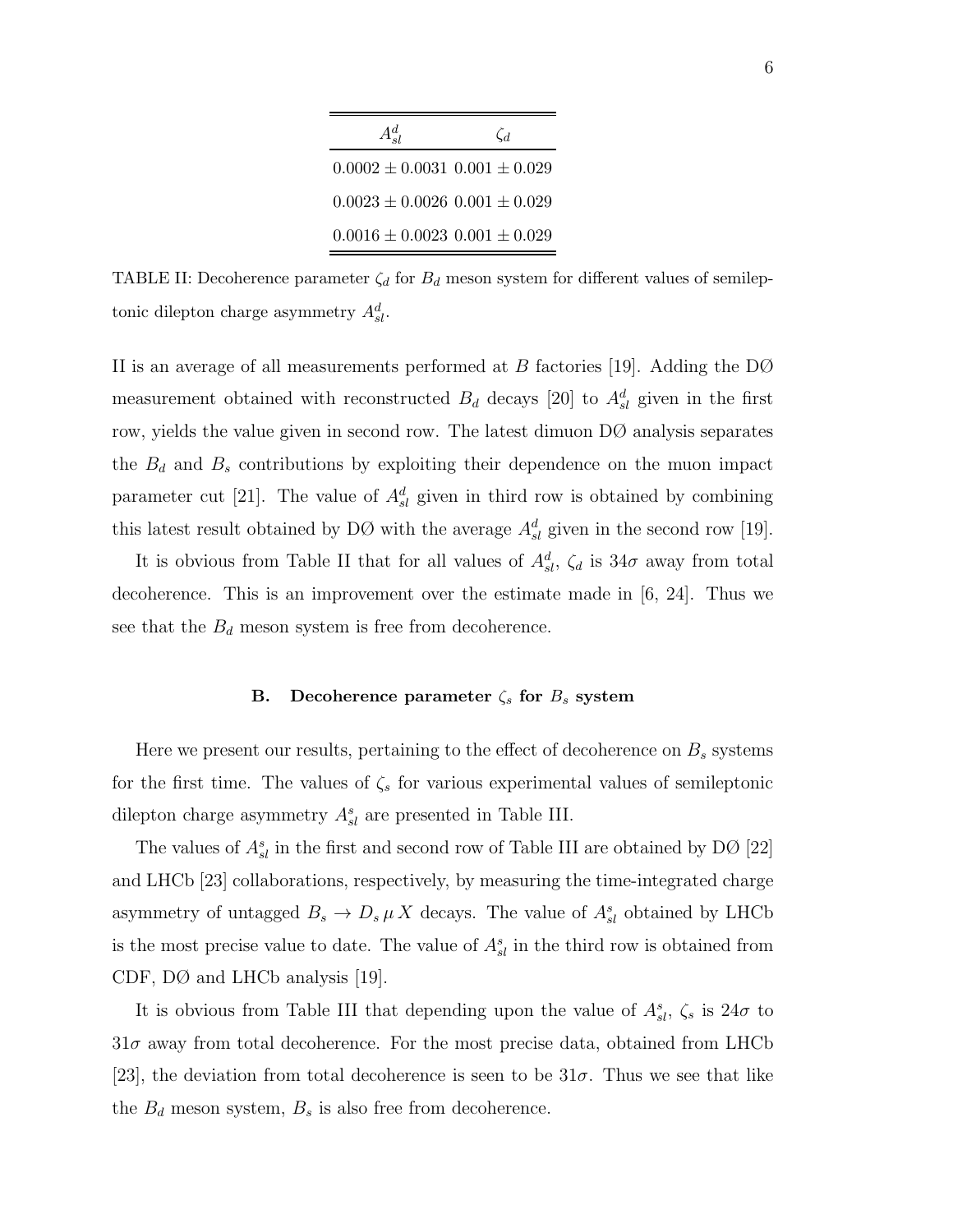| $A_{sl}^s$                                              | $\mathcal{C}_s$    |
|---------------------------------------------------------|--------------------|
| $-0.0108 \pm 0.0072 \pm 0.0017$ [22] $-0.023 \pm 0.042$ |                    |
| $-0.0024 \pm 0.0054 \pm 0.0033$ [23] $-0.004 \pm 0.032$ |                    |
| $-0.0119 \pm 0.0038$ [19]                               | $-0.028 \pm 0.036$ |

TABLE III: Decoherence parameter  $\zeta_s$  for  $B_s$  meson system for different values of semileptonic dilepton charge asymmetry  $A_{sl}^s$ .

## IV. CONCLUSION

We study the impact of decoherence on  $B$  meson systems with specific emphasis on  $B_s$ . For consistency we also study the  $B_d$  mesons based on the most recent data. We find, using the currently available data, that the  $B_d$  mesons are  $34\sigma$ away from total decoherence, while the  $B_s$  mesons are  $24\sigma$  to  $31\sigma$  away from total decoherence, depending upon the input data on the semileptonic dilepton charge asymmetry. Using the most recent experimental data, our results thus prove that neutral mesons are free from decoherence effects. Therefore, this provides a very useful laboratory for testing the foundations of quantum mechanics.

- [1] W. H. Louisell, Quantum Statistical Properties of Radiation (Wiley, New York, 1973).
- [2] H-P. Breuer and F. Petruccione, The Theory of Open Quantum Systems (Oxford University Press, 2003).
- [3] M. A. Nielsen and I. L. Chuang, Quantum Computation and Quantum Information (Cambridge University Press, 2010).
- [4] U. Weiss, Quantum Dissipative Systems (World Scientific, Singapore, 2001).
- [5] A. Datta and D. Home, Phys. Lett. A 119, 3 (1986).
- [6] R. A. Bertlmann and W. Grimus, Phys. Lett. B 392, 426 (1997) [hep-ph/9610301].
- [7] G. V. Dass and K. V. L. Sarma, Eur. Phys. J. C 5, 283 (1998) [hep-ph/9709249].
- [8] R. A. Bertlmann and W. Grimus, Phys. Rev. D 58, 034014 (1998) [hep-ph/9710236].
- [9] R. A. Bertlmann, W. Grimus and B. C. Hiesmayr, Phys. Rev. D 60, 114032 (1999) [hep-ph/9902427].